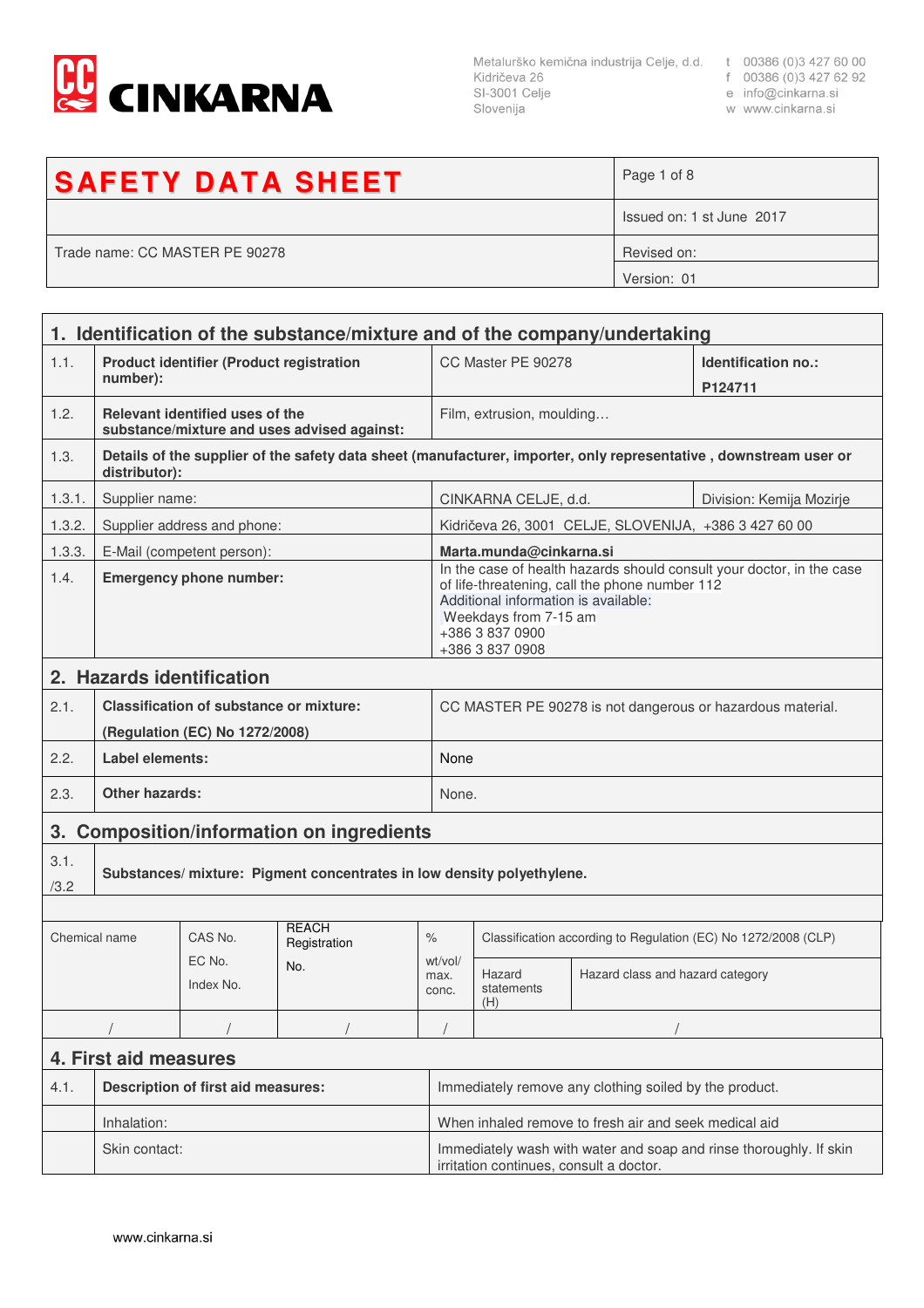Cinkarna Celje, SAFETY DATA SHEET **Page 2 of 8** 

Trade name: CC Master PE 90278

|        | Eyes/mycosis contact:                                                                          | Rinse eyes under running water for several minutes. Keep the eyes<br>opened. If symptoms persist, seek medical advice.                                                                        |  |
|--------|------------------------------------------------------------------------------------------------|-----------------------------------------------------------------------------------------------------------------------------------------------------------------------------------------------|--|
|        | Ingestion:                                                                                     | Rinse out the mouth and then drink plenty of water. If symptoms<br>persist, call for medical advice.                                                                                          |  |
| 4.2    | Most important symptoms and effects, acute<br>and delayed:                                     | Not known.                                                                                                                                                                                    |  |
| 4.3.   | Indication of any immediate medical attention<br>and special treatment needed:                 | Toasted part of body cooling with cold water.                                                                                                                                                 |  |
|        | 5. Firefighting measures                                                                       |                                                                                                                                                                                               |  |
| 5.1.   | <b>Extinguishing media</b>                                                                     |                                                                                                                                                                                               |  |
|        | Appropriate media:                                                                             | $CO2$ , foam, water.                                                                                                                                                                          |  |
|        | Inappropriate media:                                                                           | Strong water jet                                                                                                                                                                              |  |
| 5.2.   | Specific hazards arising from the substance or<br>mixture:                                     | In case of fires, hazardous combustion gas is formed: CO and CO <sub>2</sub>                                                                                                                  |  |
| 5.3.   | <b>Advice for firefighters:</b>                                                                | Wear self-contained respiratory protective device. Wear fully                                                                                                                                 |  |
|        |                                                                                                | protective clothing.                                                                                                                                                                          |  |
|        | 6. Accidental release measures                                                                 |                                                                                                                                                                                               |  |
| 6.1.   | Personal precautions protective equipment and<br>emergency procedures                          | Usual precautions when handling the material.                                                                                                                                                 |  |
| 6.1.1. | For non-emergency persons:                                                                     | Prevent the transfer of material into surface water drainage system<br>and underground.                                                                                                       |  |
| 6.1.2. | For emergency responders:                                                                      | No requirements.                                                                                                                                                                              |  |
| 6.2.   | <b>Environmental precautions:</b>                                                              | Prevent the transfer of material into sewers and watercourses.                                                                                                                                |  |
| 6.3.   | Methods and material for containment and<br>cleaning:                                          |                                                                                                                                                                                               |  |
| 6.3.1. | Appropriate spillage retaining techniques (fencing,<br>covering drains, retaining procedures): | Collect spilled material in an appropriated container for disposal.<br>Deposit it based on regulation.                                                                                        |  |
| 6.3.2. | Appropriate cleaning procedures                                                                |                                                                                                                                                                                               |  |
|        | Neutralization techniques                                                                      | Not known.                                                                                                                                                                                    |  |
|        | Decontamination techniques                                                                     | Not known.                                                                                                                                                                                    |  |
|        | Absorbent materials                                                                            | Not known.                                                                                                                                                                                    |  |
|        | Cleaning techniques                                                                            | Use appropriate tools to put the spilled solid in an appropriate disposal<br>or recovery container. Reuse or recycle where possible.                                                          |  |
|        | Sucking techniques                                                                             | Central vacuuming.                                                                                                                                                                            |  |
|        | Required equipment for retaining /cleaning                                                     | Soil, sand, shovel.                                                                                                                                                                           |  |
| 6.3.3. | Inappropriate cleaning or retaining techniques                                                 | Do not rinse with water.                                                                                                                                                                      |  |
| 6.4.   | <b>Reference to other sections:</b>                                                            | For further disposal measures see chapter 13.                                                                                                                                                 |  |
|        | 7. Handling and storage                                                                        |                                                                                                                                                                                               |  |
| 7.1.   | <b>Precautions for safe handling</b>                                                           |                                                                                                                                                                                               |  |
| 7.1.1. | Recommendations shall be specified to:                                                         |                                                                                                                                                                                               |  |
|        | Safe handing of substance or mixture:                                                          | Handle in contained and properly designed equipment system. Use<br>with adequate ventilation. Avoid ingestion and inhalation. Keep away<br>from uncontrolled heat and incompatible materials. |  |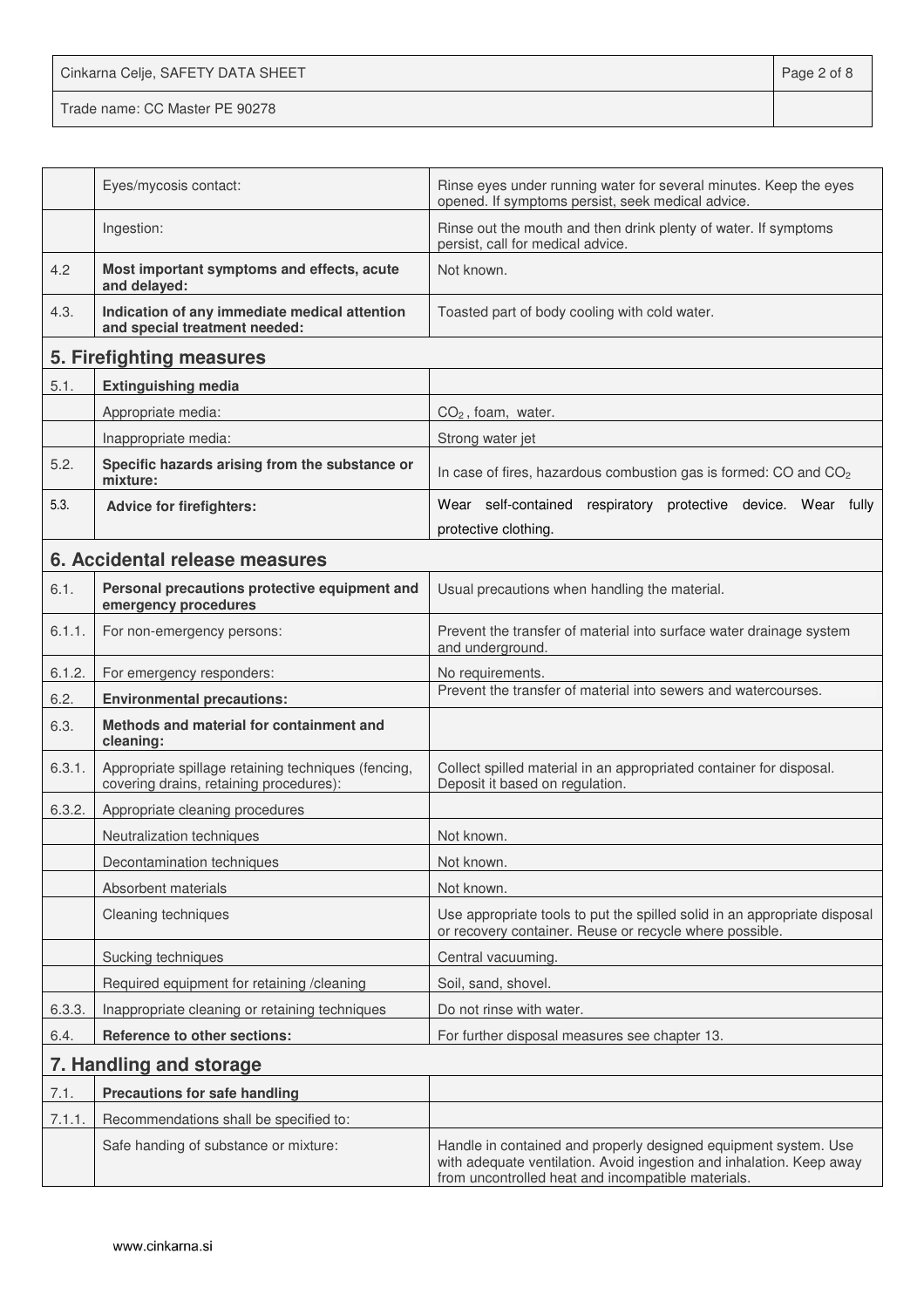| Cinkarna Celje, SAFETY DATA SHEET | Page 3 of 8 |
|-----------------------------------|-------------|
| Trade name: CC Master PE 90278    |             |

|        | Prevent handling of incompatible substances or<br>mixtures:                                                          | Lay attention to the warnings on the label.                                                                                                                                                      |
|--------|----------------------------------------------------------------------------------------------------------------------|--------------------------------------------------------------------------------------------------------------------------------------------------------------------------------------------------|
|        | Reduce the release of the substance or mixture to<br>the environment:                                                | Packaging should be tightly closed and upright to prevent leakage.                                                                                                                               |
| 7.1.2. | General working hygiene (prohibited eating,<br>drinking and smoking within working area; washing<br>hands $\ldots$ ) | Immediately remove any clothing soiled by the product. Avoid contact<br>with skin and eyes. During processing and handling of the product,<br>don't eat and drink. Avoid inhalation of dust.     |
| 7.2.   | Conditions for safe storage, including any<br>incompatibilities                                                      |                                                                                                                                                                                                  |
|        | Management of risk associated with:                                                                                  | Ground all material handling and transfer equipment to dissipate built-<br>up of static electricity.                                                                                             |
|        | - explosive atmospheres:                                                                                             | Every effort should be made to prevent the accumulation of powders<br>or fine dusts around material handling systems. ŽAccumulated<br>powders or fine dusts may form explosive air-dust mixture. |
|        | - corrosive substances:                                                                                              | Keep away from food, drink and the strong oxidizers.                                                                                                                                             |
|        | - incompatible substances or mixtures:                                                                               | The premises must be adequately ventilated.                                                                                                                                                      |
|        | - evaporation substances:                                                                                            | Keep from sources of ignition, heat and open flame.                                                                                                                                              |
|        | - potential ignition sources:                                                                                        | Precautions against electrostatic electricity, the use of grounded<br>equipment.                                                                                                                 |
|        | How to control the effects of                                                                                        |                                                                                                                                                                                                  |
|        | - weather conditions:                                                                                                | Store in a dry place.                                                                                                                                                                            |
|        | - ambient pressure:                                                                                                  | There are no requirements.                                                                                                                                                                       |
|        | - temperature:                                                                                                       | Do not store above 25 °C.                                                                                                                                                                        |
|        | - sunlight:                                                                                                          | Keep away from heat and direct sunlight.                                                                                                                                                         |
|        | - humidity:                                                                                                          | Store the product in dry and cold place. Keep away from heat, direct<br>sunlight and moisture. Keep in well-closed packaging.                                                                    |
|        | - vibrations:                                                                                                        | There are no requirements.                                                                                                                                                                       |
|        | Securing integrity of substance or mixture by use<br>of:                                                             |                                                                                                                                                                                                  |
|        | - stabilisers:                                                                                                       | There are no requirements.                                                                                                                                                                       |
|        | - antioxidants:                                                                                                      | There are no requirements.                                                                                                                                                                       |
|        | Other advice including:                                                                                              |                                                                                                                                                                                                  |
|        | - ventilation requirements;                                                                                          | Facilities must be adequately ventilated.                                                                                                                                                        |
|        | - specific designs for storage rooms or vessels<br>(including retention walls and ventilation):                      | No special measures required.                                                                                                                                                                    |
|        | - quantity limitations regarding storage conditions:                                                                 | No special measures required.                                                                                                                                                                    |
|        | - packaging compatibility:                                                                                           | No special measures required.                                                                                                                                                                    |
| 7.3.   | Specific end use(s):                                                                                                 | Colouring of polyethylene products.                                                                                                                                                              |
|        | 8. Exposure control/ personal protection                                                                             |                                                                                                                                                                                                  |
| 8.1.   | <b>Control parameters</b>                                                                                            |                                                                                                                                                                                                  |
| 8.1.1  | Limit values (MV):                                                                                                   |                                                                                                                                                                                                  |
|        | <b>DNEL</b>                                                                                                          | Titanium dioxide: 10 mg/m <sup>3</sup>                                                                                                                                                           |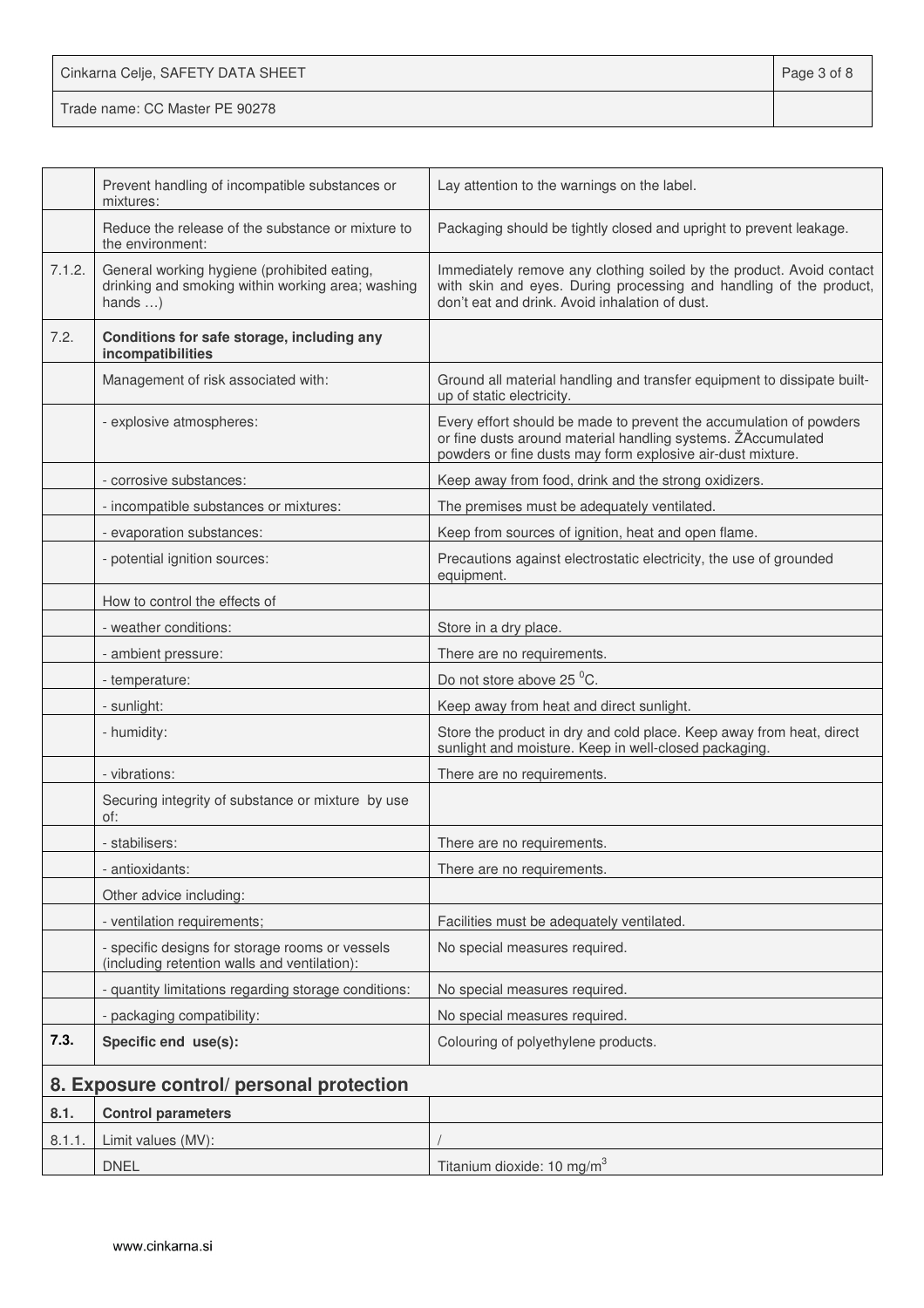Cinkarna Celje, SAFETY DATA SHEET **Page 4 of 8** 

Trade name: CC Master PE 90278

|        | <b>PNEC</b>                                               | Titanium dioxide:                                                                                                                                                                                                                                                                                                                                                                                                                                                                   |  |  |
|--------|-----------------------------------------------------------|-------------------------------------------------------------------------------------------------------------------------------------------------------------------------------------------------------------------------------------------------------------------------------------------------------------------------------------------------------------------------------------------------------------------------------------------------------------------------------------|--|--|
|        |                                                           | Freshwater: $> 0,127$ mg/l                                                                                                                                                                                                                                                                                                                                                                                                                                                          |  |  |
|        |                                                           | Freshwater deposits: > 1000 mg/kg                                                                                                                                                                                                                                                                                                                                                                                                                                                   |  |  |
|        |                                                           | Sea water: $> 0.62$ mg/l                                                                                                                                                                                                                                                                                                                                                                                                                                                            |  |  |
|        |                                                           | Sea water deposits: > 100 mg/kg                                                                                                                                                                                                                                                                                                                                                                                                                                                     |  |  |
|        |                                                           | Soil: > 100 mg/kg                                                                                                                                                                                                                                                                                                                                                                                                                                                                   |  |  |
|        |                                                           | Wastewater treatment plant: > 100 mg/kg                                                                                                                                                                                                                                                                                                                                                                                                                                             |  |  |
| 8.2.   | <b>Exposure control</b>                                   |                                                                                                                                                                                                                                                                                                                                                                                                                                                                                     |  |  |
| 8.2.1. | Appropriate engineering controls:                         | Ventilation on the work place.                                                                                                                                                                                                                                                                                                                                                                                                                                                      |  |  |
| 8.2.2. | Personal protective equipment:                            |                                                                                                                                                                                                                                                                                                                                                                                                                                                                                     |  |  |
|        | - respiratory protection:                                 | If engineering controls and ventilation are not sufficient to prevent<br>built-up of aerosols, vapours or dusts, appropriate NIOSH approved<br>air-purifying respirators or self-contained breathing apparatus<br>appropriate for exposure potential should be used. Air-supplied<br>breathing apparatus must be used when oxygen concentrations are<br>low or if airborne concentrations exceed the limits of the air-purifyng<br>respirators. Dust musk, SIST EN 140:1999/AC:2000 |  |  |
|        | - skin protection:                                        | Protective clothing, SIST EN ISO 13688:2013                                                                                                                                                                                                                                                                                                                                                                                                                                         |  |  |
|        | - hand protection:                                        | Wear thermal insulating gloves whenever molten material is present.<br>SIST EN 374-3:2003/AC:2006                                                                                                                                                                                                                                                                                                                                                                                   |  |  |
|        | - eye/face protection:                                    | Safety goggles, SIST EN 166:2002                                                                                                                                                                                                                                                                                                                                                                                                                                                    |  |  |
|        | - heat radiation protection:                              | Gloves, SIST EN 407:2004                                                                                                                                                                                                                                                                                                                                                                                                                                                            |  |  |
|        | Other:                                                    | Before eating, drinking, or smoking, wash face and hands thoroughly<br>with soap and water.                                                                                                                                                                                                                                                                                                                                                                                         |  |  |
| 8.2.3. | Environment exposure control:                             | Do not allow product to reach ground water, water bodies or sewage<br>system.                                                                                                                                                                                                                                                                                                                                                                                                       |  |  |
|        | 9. Physical and chemical properties                       |                                                                                                                                                                                                                                                                                                                                                                                                                                                                                     |  |  |
| 9.1.   | Information on basic physical and chemical<br>properties: |                                                                                                                                                                                                                                                                                                                                                                                                                                                                                     |  |  |
|        | - appearance                                              | Solid, pellets                                                                                                                                                                                                                                                                                                                                                                                                                                                                      |  |  |
|        | - color                                                   | White                                                                                                                                                                                                                                                                                                                                                                                                                                                                               |  |  |
|        | - odor:                                                   | Odorles                                                                                                                                                                                                                                                                                                                                                                                                                                                                             |  |  |
|        | Upper/lower flammability or explosive limit:              | N.a.                                                                                                                                                                                                                                                                                                                                                                                                                                                                                |  |  |
|        | Relative density:                                         | 2,15 – 2,25 g/m <sup>3</sup> at 20 <sup>o</sup> C                                                                                                                                                                                                                                                                                                                                                                                                                                   |  |  |
|        | Solubility:                                               | Insoluble in water                                                                                                                                                                                                                                                                                                                                                                                                                                                                  |  |  |
| 9.2.   | Other information:                                        | N.a.                                                                                                                                                                                                                                                                                                                                                                                                                                                                                |  |  |
|        | 10. Stability and reactivity                              |                                                                                                                                                                                                                                                                                                                                                                                                                                                                                     |  |  |
| 10.1.  | <b>Reactivity:</b>                                        | Stable and not reactive.                                                                                                                                                                                                                                                                                                                                                                                                                                                            |  |  |
| 10.2.  | <b>Chemical stability:</b>                                | Under normal conditions the products is stable.                                                                                                                                                                                                                                                                                                                                                                                                                                     |  |  |
| 10.3.  | <b>Possible hazardous reactions:</b>                      | This product is stable under normal use conditions for shock,                                                                                                                                                                                                                                                                                                                                                                                                                       |  |  |
|        |                                                           | vibration, pressure or temperature.                                                                                                                                                                                                                                                                                                                                                                                                                                                 |  |  |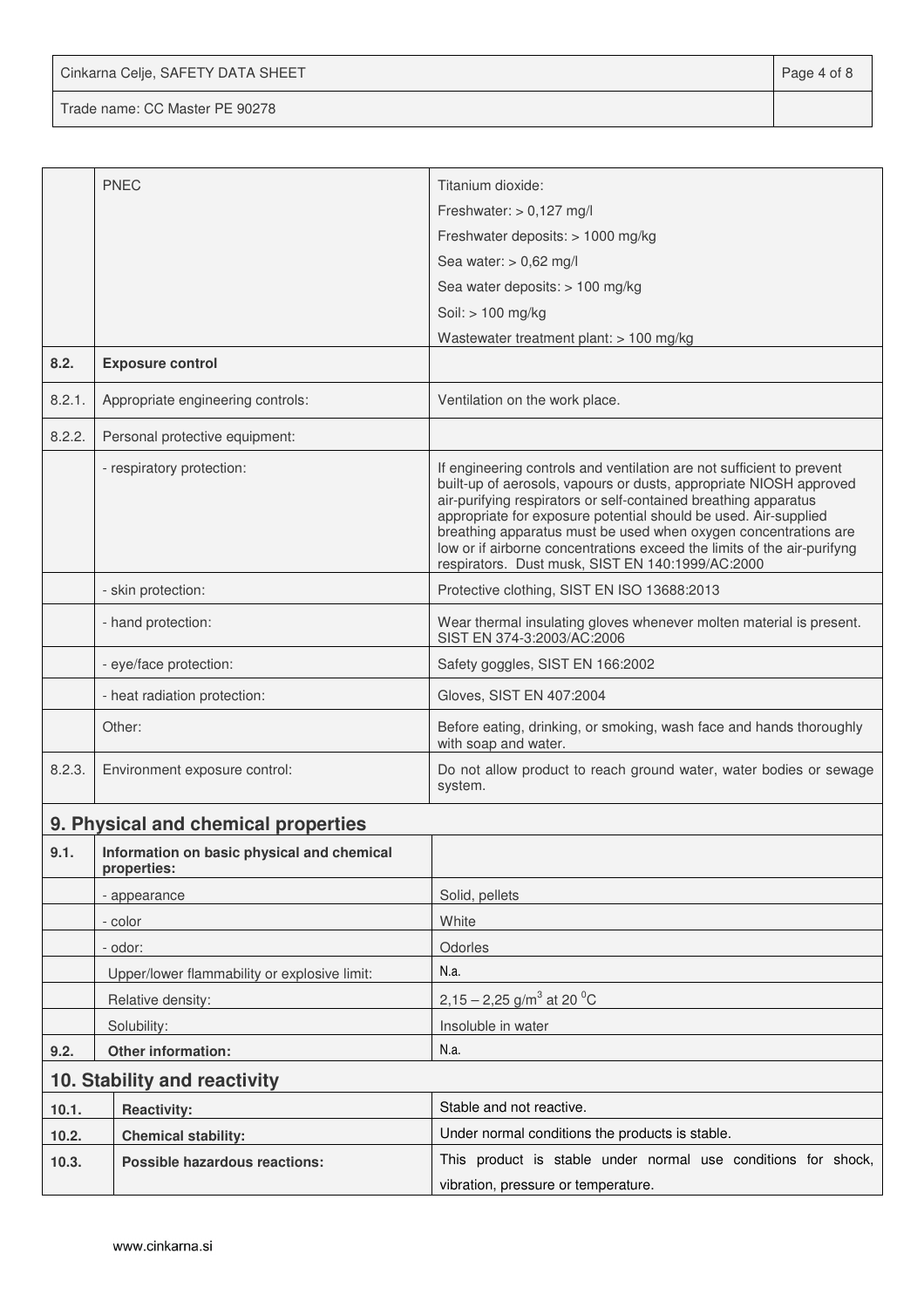Cinkarna Celje, SAFETY DATA SHEET **Page 5 of 8** 

Trade name: CC Master PE 90278

| 10.4. | <b>Conditions to avoid:</b>              | Avoid contact with flames or sparks. Do not heat temperatures<br>exceeding 350 °C.                                                                                                                                                                                                                                                                                                                                                                                                                                                                                                                                                                                                                                                                    |  |  |
|-------|------------------------------------------|-------------------------------------------------------------------------------------------------------------------------------------------------------------------------------------------------------------------------------------------------------------------------------------------------------------------------------------------------------------------------------------------------------------------------------------------------------------------------------------------------------------------------------------------------------------------------------------------------------------------------------------------------------------------------------------------------------------------------------------------------------|--|--|
| 10.5. | Incompatible materials:                  | Acid, alkali and oxidants.                                                                                                                                                                                                                                                                                                                                                                                                                                                                                                                                                                                                                                                                                                                            |  |  |
| 10.6. | <b>Hazardous decomposition products:</b> | Dust may from an explosive mixture with air, ignited by sparks<br>or source of ignition.                                                                                                                                                                                                                                                                                                                                                                                                                                                                                                                                                                                                                                                              |  |  |
|       | 11. Toxicological data                   |                                                                                                                                                                                                                                                                                                                                                                                                                                                                                                                                                                                                                                                                                                                                                       |  |  |
| 11.1. | Information on toxicological effects     |                                                                                                                                                                                                                                                                                                                                                                                                                                                                                                                                                                                                                                                                                                                                                       |  |  |
|       | - Acute toxicity:                        | Titanium dioxide:<br>Acute oral toxicity: LD 50/rat > 5000 mg/kg<br>Acute oral toxicity by inhalation: LD 50/4h rat > 6,82 mg/l                                                                                                                                                                                                                                                                                                                                                                                                                                                                                                                                                                                                                       |  |  |
|       | - skin corrosion/irritation:             | N.a.                                                                                                                                                                                                                                                                                                                                                                                                                                                                                                                                                                                                                                                                                                                                                  |  |  |
|       | - Serious eye damage/irritation:         | N.a.                                                                                                                                                                                                                                                                                                                                                                                                                                                                                                                                                                                                                                                                                                                                                  |  |  |
|       | - respiratory or skin sensitisation:     | May cause allergic reaction                                                                                                                                                                                                                                                                                                                                                                                                                                                                                                                                                                                                                                                                                                                           |  |  |
|       | - germ cell mutagenicity:                | N.a.                                                                                                                                                                                                                                                                                                                                                                                                                                                                                                                                                                                                                                                                                                                                                  |  |  |
|       | - Carcinogenicity:                       | In February 2006 the IARC came to the conclusion that there are not<br>enough evidence that titanium dioxide has carcinogenic effects in<br>humans. However, based on experiments in rats (inhalation), the IARC<br>notes that there is enough proof for carcinogenicity in the studied<br>animals (rats). General conclusion of the IARC is that Titanium<br>dioxide is "possibly carcinogen" to humans (class 2B).<br>This conclusion is based on the IARC rules that require the<br>identification of carcinogenicity be made by confirming the results<br>regarding the formation of tumours and performing two or more<br>independent researches in one living species in different laboratories<br>or on separate occasions by various methods. |  |  |
|       | - Toxicity for reproduction:             | It is not toxic for reproduction.                                                                                                                                                                                                                                                                                                                                                                                                                                                                                                                                                                                                                                                                                                                     |  |  |
|       | - STOT - single exposure:                | N.a.                                                                                                                                                                                                                                                                                                                                                                                                                                                                                                                                                                                                                                                                                                                                                  |  |  |
|       | - STOT - repeated exposure:              | N.a.                                                                                                                                                                                                                                                                                                                                                                                                                                                                                                                                                                                                                                                                                                                                                  |  |  |
|       | - Inhalation hazards:                    | N.a.                                                                                                                                                                                                                                                                                                                                                                                                                                                                                                                                                                                                                                                                                                                                                  |  |  |
|       | 12. Ecological information               |                                                                                                                                                                                                                                                                                                                                                                                                                                                                                                                                                                                                                                                                                                                                                       |  |  |
| 12.1. | <b>Toxicity:</b>                         | Titanium dioxide:<br>Toxicity for fish:<br>LC <sub>50</sub> / 96 h / Pimephales promelas (fathead minnow): > 1000 mg/l<br>Toxicity for aquatic organisms:<br>EC <sub>50</sub> / 72 h / Pseudokirchneriella subcapitata (green algae): 61 mg/l<br>Toxicity for aquatic invertebrates:<br>EC <sub>50</sub> / 48 h / Daphnia magna (water flea): > 1000 mg/l                                                                                                                                                                                                                                                                                                                                                                                             |  |  |
| 12.2. | Persistence and degradability:           | The product is bio non-degradable and insoluble in water.                                                                                                                                                                                                                                                                                                                                                                                                                                                                                                                                                                                                                                                                                             |  |  |
| 12.3. | <b>Accumulation in organisms:</b>        | The product does not accumulate in organisms.                                                                                                                                                                                                                                                                                                                                                                                                                                                                                                                                                                                                                                                                                                         |  |  |
| 12.4. | <b>Mobility in soil:</b>                 | N.a.                                                                                                                                                                                                                                                                                                                                                                                                                                                                                                                                                                                                                                                                                                                                                  |  |  |
| 12.5. | PBT and vPvB assessment results:         | Unclassified substance PBT/ Unclassified substance vPvB.                                                                                                                                                                                                                                                                                                                                                                                                                                                                                                                                                                                                                                                                                              |  |  |
| 12.6. | <b>Other adversative effects:</b>        | Do not allow product to reach ground water, water bodies or sewage<br>system.                                                                                                                                                                                                                                                                                                                                                                                                                                                                                                                                                                                                                                                                         |  |  |
|       | 13. Disposal considerations              |                                                                                                                                                                                                                                                                                                                                                                                                                                                                                                                                                                                                                                                                                                                                                       |  |  |
| 13.1. | Waste treatment methods:                 | Remove in accordance with local regulations<br>Classification No. 07 02 13waste plastic                                                                                                                                                                                                                                                                                                                                                                                                                                                                                                                                                                                                                                                               |  |  |
|       |                                          |                                                                                                                                                                                                                                                                                                                                                                                                                                                                                                                                                                                                                                                                                                                                                       |  |  |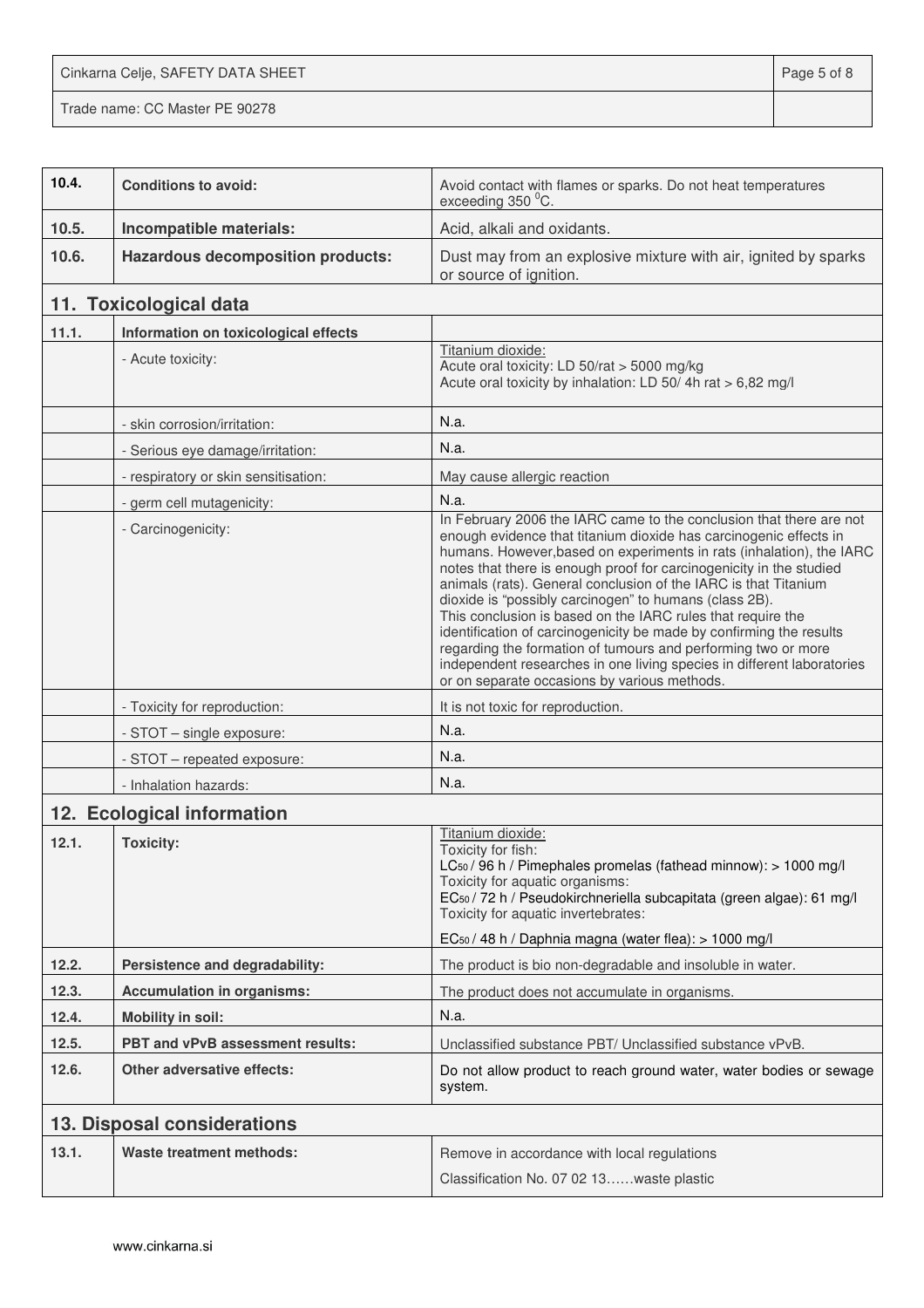Cinkarna Celje, SAFETY DATA SHEET **Page 6 of 8** and 2011 12 and 2012 12 and 2012 12 and 2012 12 and 2012 12 and 201 Trade name: CC Master PE 90278

|        | 14. Transport information                                                                                                                                                                                  |                                                                                                                                                                                                                                                                         |
|--------|------------------------------------------------------------------------------------------------------------------------------------------------------------------------------------------------------------|-------------------------------------------------------------------------------------------------------------------------------------------------------------------------------------------------------------------------------------------------------------------------|
|        | ADR, RID, AND, IMDG, ICAO-TI/IATA-DGR                                                                                                                                                                      |                                                                                                                                                                                                                                                                         |
| 14.1.  | <b>UN</b> number:                                                                                                                                                                                          |                                                                                                                                                                                                                                                                         |
| 14.2.  | UN proper shipping (technical name if<br>required):                                                                                                                                                        |                                                                                                                                                                                                                                                                         |
| 14.3   | <b>Transport hazard class:</b>                                                                                                                                                                             |                                                                                                                                                                                                                                                                         |
| 14.4.  | Packaging group:                                                                                                                                                                                           |                                                                                                                                                                                                                                                                         |
| 14.5.  | <b>Hazard to environment:</b>                                                                                                                                                                              |                                                                                                                                                                                                                                                                         |
| 14.6.  | Special precautions for user:                                                                                                                                                                              |                                                                                                                                                                                                                                                                         |
| 14.7.  | Bulk transport by MARPOL 73/78 Annex II<br>and IBC Code:                                                                                                                                                   |                                                                                                                                                                                                                                                                         |
| 14.8.  | <b>Tunnel code:</b>                                                                                                                                                                                        |                                                                                                                                                                                                                                                                         |
| 14.9.  | <b>Classification code:</b>                                                                                                                                                                                |                                                                                                                                                                                                                                                                         |
| 14.10. | <b>Hazard label:</b>                                                                                                                                                                                       |                                                                                                                                                                                                                                                                         |
|        | 15. Regulatory information                                                                                                                                                                                 |                                                                                                                                                                                                                                                                         |
| 15.1.  | Rules and regulations regarding health,<br>safety, and environmental hazard specific to<br>the substance or mixture:                                                                                       | Law of chemicals and regulation of classification, packaging and<br>labelling of hazard material and preparation.                                                                                                                                                       |
| 15.2.  | <b>Chemical safety assessment:</b>                                                                                                                                                                         | Chemical safety assessment was not made.                                                                                                                                                                                                                                |
|        | 16. Other information                                                                                                                                                                                      |                                                                                                                                                                                                                                                                         |
|        | Amendments made in the revised edition:                                                                                                                                                                    |                                                                                                                                                                                                                                                                         |
|        | List of relevant R phrases, hazard statements,<br>safety phrases and/or precautionary statements.<br>Write out the full text of any statement which are<br>not written out in full under Sections 2 to 15: |                                                                                                                                                                                                                                                                         |
|        | Training of personnel:                                                                                                                                                                                     | In accordance with technical instruction.                                                                                                                                                                                                                               |
|        | Sources:                                                                                                                                                                                                   | The data given here are based on current knowledge and experience.<br>The purpose of this Material Safety Data Sheet is to describe the<br>product in terms of its safety requirements. The data do not signify<br>any warranty with regard to the products properties. |
|        |                                                                                                                                                                                                            | Chemicals Act (Zkem-UPB1) Official Gazette of RS No.<br>$\bullet$<br>110/2003, as amended (Official Gazette of RS, No. 16/2008 9/<br>$2011$ ).                                                                                                                          |
|        |                                                                                                                                                                                                            | Act on occupational safety and health (ZVZD-1) Official Gazette<br>$\bullet$<br>of RS, No. 43/2011.                                                                                                                                                                     |
|        |                                                                                                                                                                                                            | Rules on the protection of workers from risks related to chemical<br>$\bullet$<br>agents at work (Official Gazette of RS, No. 100/2001, as<br>amended (Official Gazette of RS, No. 39/2005, 53/2007,<br>$102/2010$ ).                                                   |
|        |                                                                                                                                                                                                            | Regulation on the classification, packaging and labeling of<br>$\bullet$<br>dangerous preparations (Official Gazette of RS No. 67/2005, as<br>amended (Official Gazette of RS, no. 137/2006, 70/2008 and<br>88/2008, 126/2008, 81/2009).                                |
|        |                                                                                                                                                                                                            | Rules on reporting (Official Gazette of RS, No. 35 / 2011), as                                                                                                                                                                                                          |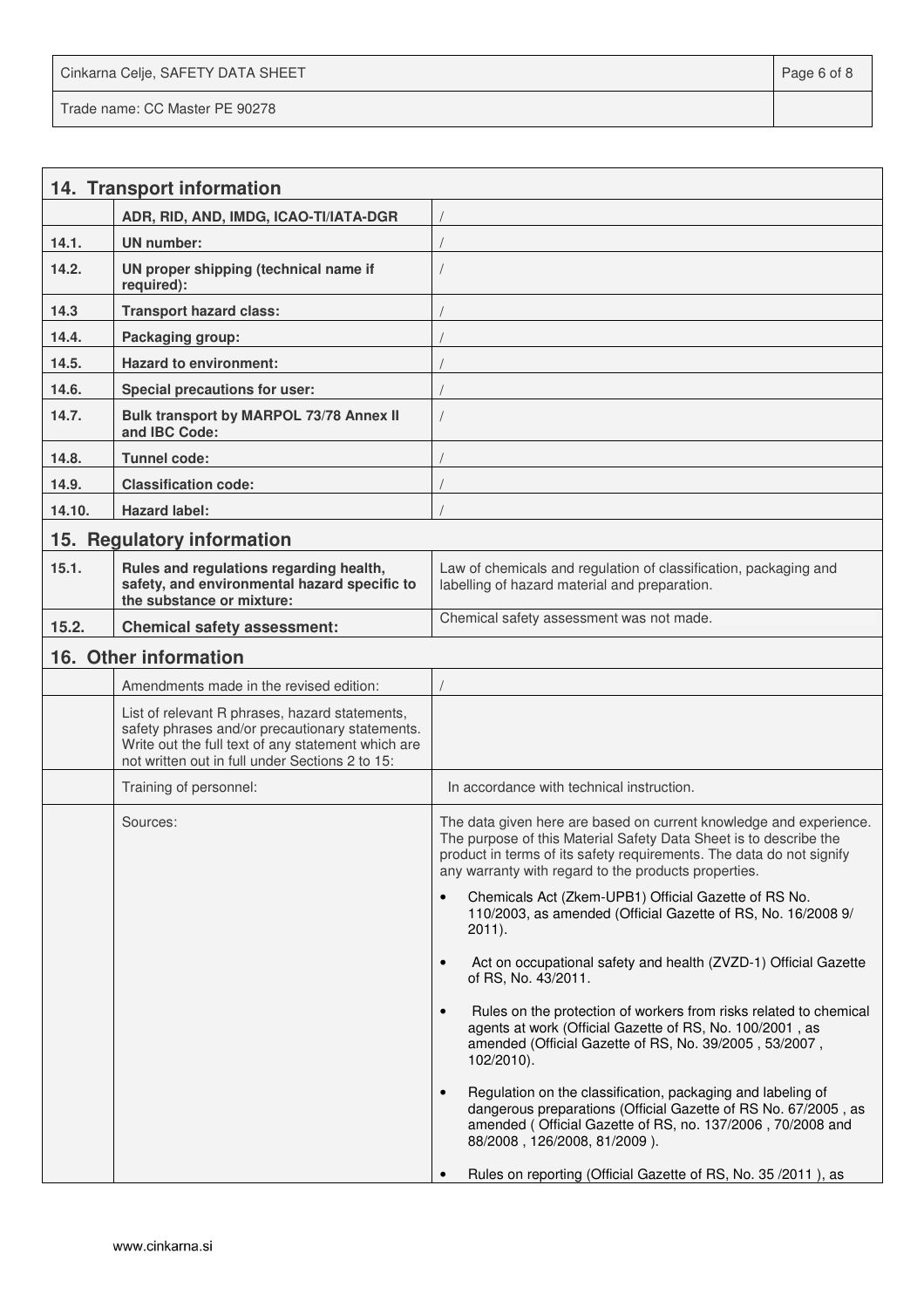| Cinkarna Celje, SAFETY DATA SHEET | Page 7 of 8 |
|-----------------------------------|-------------|
| Trade name: CC Master PE 90278    |             |

|  |                                              |                        | amended (Official Gazette RS, No. 49/2013).                                                                                                                                                                                                                                                                                                                                                                                                                                                                                                                                                                                                                                                                                                                                                                                                                                                          |
|--|----------------------------------------------|------------------------|------------------------------------------------------------------------------------------------------------------------------------------------------------------------------------------------------------------------------------------------------------------------------------------------------------------------------------------------------------------------------------------------------------------------------------------------------------------------------------------------------------------------------------------------------------------------------------------------------------------------------------------------------------------------------------------------------------------------------------------------------------------------------------------------------------------------------------------------------------------------------------------------------|
|  |                                              | $\bullet$              | Regulation on the management of packaging and packaging<br>waste (Official Gazette RS, no. 84/2006).                                                                                                                                                                                                                                                                                                                                                                                                                                                                                                                                                                                                                                                                                                                                                                                                 |
|  |                                              | $\bullet$<br>34/2008). | Ordinance on Waste Management (Official Gazette of RS, No.                                                                                                                                                                                                                                                                                                                                                                                                                                                                                                                                                                                                                                                                                                                                                                                                                                           |
|  |                                              | $\bullet$<br>$\bullet$ | Regulation (EC) no. 1907/2006 of the European Parliament and<br>of the Council concerning the Registration, Evaluation,<br>Authorisation and Restriction of Chemicals (REACH),<br>establishing a European Chemicals Agency, amending Directive<br>1999/45/EC and repealing Council Regulation (EEC) No. 793/93<br>and Commission Regulation (EC) no. 1488/94 and Council<br>Directive 76/769/EEC and Commission Directives 91/155/EEC,<br>93/67/EEC, 93/105/EEC and 2000/21/EC, as amended (OJ EU<br>No. 453 /2010, 348/2013).<br>Regulation (EC) no. 1272/2008 of the European Parliament and<br>of the Council on classification, labeling and packaging of<br>substances and mixtures, amending and repealing Directives<br>67/548/EEC, 1999/45 / EC and amending Regulation (EC) no.<br>1907/2006, as amended (Official Gazette of RS, No. 790/2009<br>286/2011, 618/2012, 0487/2013, 758/2013). |
|  |                                              | $\bullet$              | Publication of titles and references of harmonised standards<br>under Union harmonisation legislation (2013/C 186/01).                                                                                                                                                                                                                                                                                                                                                                                                                                                                                                                                                                                                                                                                                                                                                                               |
|  | A key or legend to abbreviation and acronyms | ADI-                   | Acceptable Daily Intake                                                                                                                                                                                                                                                                                                                                                                                                                                                                                                                                                                                                                                                                                                                                                                                                                                                                              |
|  | used in the safety data sheet:               | ADN -                  | European Agreement concerning the International                                                                                                                                                                                                                                                                                                                                                                                                                                                                                                                                                                                                                                                                                                                                                                                                                                                      |
|  |                                              |                        | Carriage of Dangerous Goods by Inland Waterways                                                                                                                                                                                                                                                                                                                                                                                                                                                                                                                                                                                                                                                                                                                                                                                                                                                      |
|  |                                              | CLP-                   | Regulation (EC) No 1272/2008 on classification,                                                                                                                                                                                                                                                                                                                                                                                                                                                                                                                                                                                                                                                                                                                                                                                                                                                      |
|  |                                              |                        | packaging and labelling of substances and mixtures                                                                                                                                                                                                                                                                                                                                                                                                                                                                                                                                                                                                                                                                                                                                                                                                                                                   |
|  |                                              | PNEC -                 | <b>Predicted No Effect Concentration</b>                                                                                                                                                                                                                                                                                                                                                                                                                                                                                                                                                                                                                                                                                                                                                                                                                                                             |
|  |                                              | DNEL -                 | Derived No Effect Level                                                                                                                                                                                                                                                                                                                                                                                                                                                                                                                                                                                                                                                                                                                                                                                                                                                                              |
|  |                                              | STOT-                  | Specific target organ toxicity                                                                                                                                                                                                                                                                                                                                                                                                                                                                                                                                                                                                                                                                                                                                                                                                                                                                       |
|  |                                              | ADR-                   | European Agreement concerning the International                                                                                                                                                                                                                                                                                                                                                                                                                                                                                                                                                                                                                                                                                                                                                                                                                                                      |
|  |                                              |                        | Carriage of Dangerous Goods by Road                                                                                                                                                                                                                                                                                                                                                                                                                                                                                                                                                                                                                                                                                                                                                                                                                                                                  |
|  |                                              | CAS -                  | <b>Chemical Abstract Services</b>                                                                                                                                                                                                                                                                                                                                                                                                                                                                                                                                                                                                                                                                                                                                                                                                                                                                    |
|  |                                              | EINECS -               | European Inventory of Existing Commercial Chemical                                                                                                                                                                                                                                                                                                                                                                                                                                                                                                                                                                                                                                                                                                                                                                                                                                                   |
|  |                                              | GHS-                   | Substances<br>Globally Harmonised System of Classification and<br>Labelling of Chemicals                                                                                                                                                                                                                                                                                                                                                                                                                                                                                                                                                                                                                                                                                                                                                                                                             |
|  |                                              | REACH-                 | Registration, Evaluation, Authorisation and Restriction of                                                                                                                                                                                                                                                                                                                                                                                                                                                                                                                                                                                                                                                                                                                                                                                                                                           |
|  |                                              |                        | Chemicals                                                                                                                                                                                                                                                                                                                                                                                                                                                                                                                                                                                                                                                                                                                                                                                                                                                                                            |
|  |                                              | ICAO-TI -              | International Civil Aviation Organisation - Technical                                                                                                                                                                                                                                                                                                                                                                                                                                                                                                                                                                                                                                                                                                                                                                                                                                                |
|  |                                              |                        | Instructions                                                                                                                                                                                                                                                                                                                                                                                                                                                                                                                                                                                                                                                                                                                                                                                                                                                                                         |
|  |                                              | IMDG -                 | Code International Maritime Dangerous Goods Code                                                                                                                                                                                                                                                                                                                                                                                                                                                                                                                                                                                                                                                                                                                                                                                                                                                     |
|  |                                              | IATA -                 | International Air Transport Association                                                                                                                                                                                                                                                                                                                                                                                                                                                                                                                                                                                                                                                                                                                                                                                                                                                              |
|  |                                              | ISO-                   | International Organization For Standardization                                                                                                                                                                                                                                                                                                                                                                                                                                                                                                                                                                                                                                                                                                                                                                                                                                                       |
|  |                                              | AOEL -                 | Acceptable Operator Exposure Level                                                                                                                                                                                                                                                                                                                                                                                                                                                                                                                                                                                                                                                                                                                                                                                                                                                                   |
|  |                                              |                        | NOAEL No - Observed Adverse Effect Level                                                                                                                                                                                                                                                                                                                                                                                                                                                                                                                                                                                                                                                                                                                                                                                                                                                             |